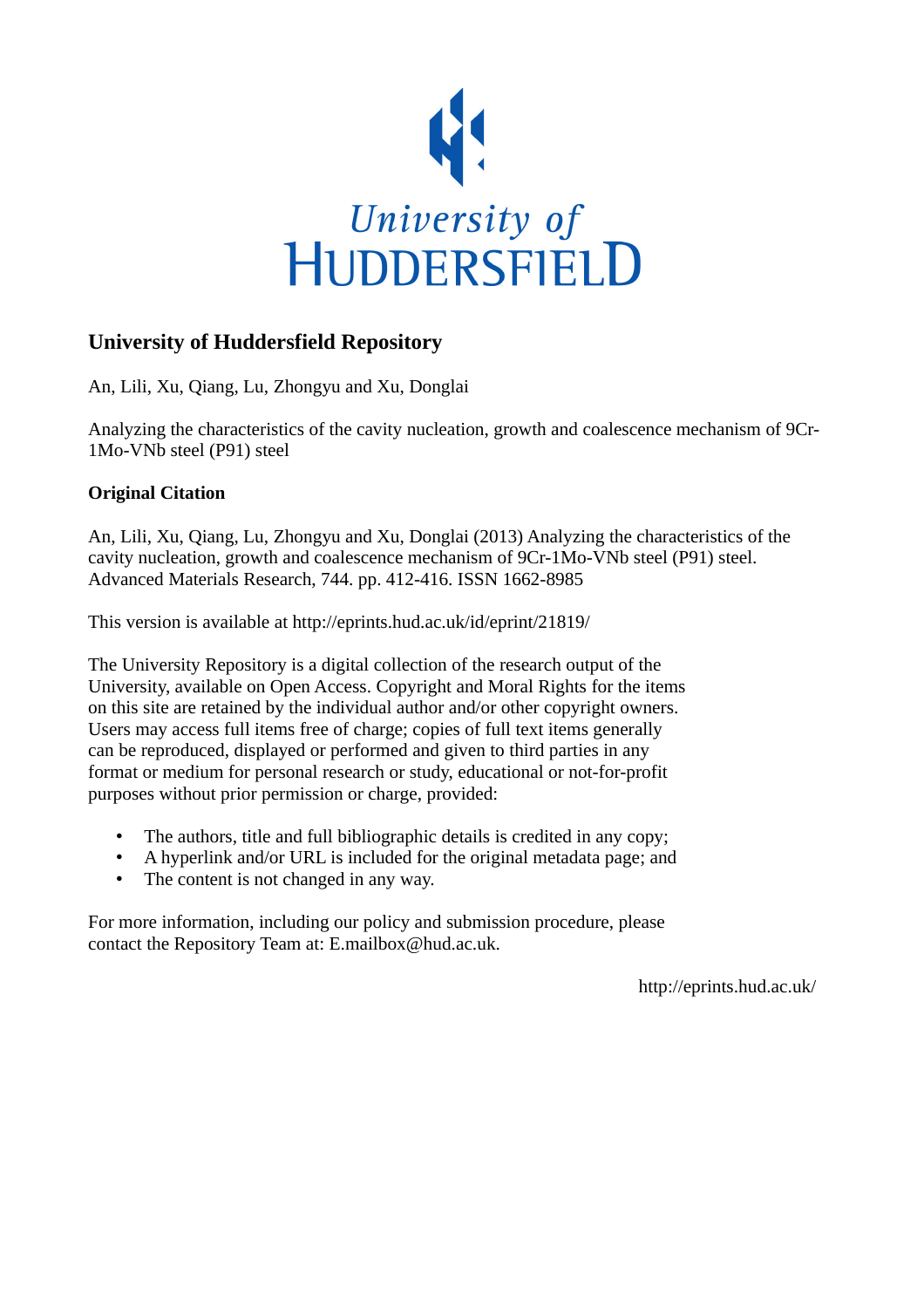## **Analyzing the characteristics of the cavity nucleation, growth and coalescence mechanism of 9Cr-1Mo-VNb steel (P91) steel**

Lili An<sup>1,a</sup>, Qiang Xu<sup>1.b</sup>, Zhongyu Lu<sup>2,c</sup>, Donglai Xu<sup>1,d</sup>

<sup>1</sup>School of Science and Engineering, Teesside University, Middlesbrough, TS1 3BA, UK <sup>2</sup>School of Computing and Engineering, University of Huddersfield, Huddersfield, HD1 3DA, UK aL.An@tees.ac.uk, bQ.Xu@tees.ac.uk, cZ.Iu@hud.ac.uk, dD.Xu@tees.ac.uk

**Keywords:** high Cr alloy, cavity nucleation, cavity growth rate, cavity coalescence, Type IV failure, high stress level, low stress level, stress state

**Abstract.** Creep damage is one of the serious problems for the high temperature industries and computational approach (such as continuum damage mechanics) has been developed and used, complementary to the experimental approach, to assist safe operation. However, there are no ready creep damage constitutive equations to be used for predicting the lifetime for this type of alloy, particularly for low stress. This paper presents an analysis of the cavity nucleation, growth and coalescence mechanism of 9Cr-1Mo-VNb steel (P91 type) under high and low stress levels and multi-axial stress state.

## **Introduction**

A received ASME Grade 91 steel consists of a tempered martensite matrix with high dislocation density and precipices  $(M_{23}C_6$  carbides and MX type carbonitrides within laths). The microstructure evaluation of P91 steels during a long-term exposure includes the precipitation of new phases (Lave phase and Z-phase), coarsening of precipitates and the recovery of a tempered martensitic lath structure. The long-term behaviour of materials under high temperature is an essential factor for an effective and reliable design. The long-term microstructure of the materials has been widely studied; however, the change of creep mechanism during the long-term has normally been neglected.

Due to the difficulties of obtaining the long-term creep data because of the high cost and the long creep test time, the extrapolation procedures are used to obtain the long-term creep data by using the short-term creep data. The current most popular creep and/or constitutive equations models are developed based on the short-term creep experiment, such as under the high stresses or high temperatures. The applications show the short-term creep behaviors and the life span of materials could be predicted accurately, at least for uni-axial case. However, the extrapolation of short-term creep data to long-term situation results in overestimation in general, and these models are more sensitive to high Cr alloy than the low Cr alloy [1-3]. Therefore, Bendick, et al. [4] re-assessed the database due to the significant increase in test data, and a predicted duration of 105h for P91 steels, the updated value is 90 MPa at 600oC. To develop a new set of constitutive equations model is necessary to understand the cavitation better in order to describe the creep damage and rupture under low stress level.

A better understanding of the cavities nucleation, growth and coalescence mechanism during creep process at high temperature provides more opportunities to develop new structural materials for various applications, such as the reactors and pressure vessels. Normally speaking, the cavities are preferential nucleation around grain boundaries or at the triple junctions [5]. The final stage of creep rupture due to elastic-plastic damage rather than creep damage has caught more researchers' attention [6]. Recently, Parker [7] reported that the tertiary stage and the increase of creep strain under constant stress are due to the number of microstructural evolutions. It is believed that the cavitation is the key factor which affects the creep damage and rupture [7]. Therefore, the purpose of this paper is to establish the critical and current knowledge on cavity nucleation, growth and coalescence mechanism to build up the base for developing the new set of creep damage constitutive equations model.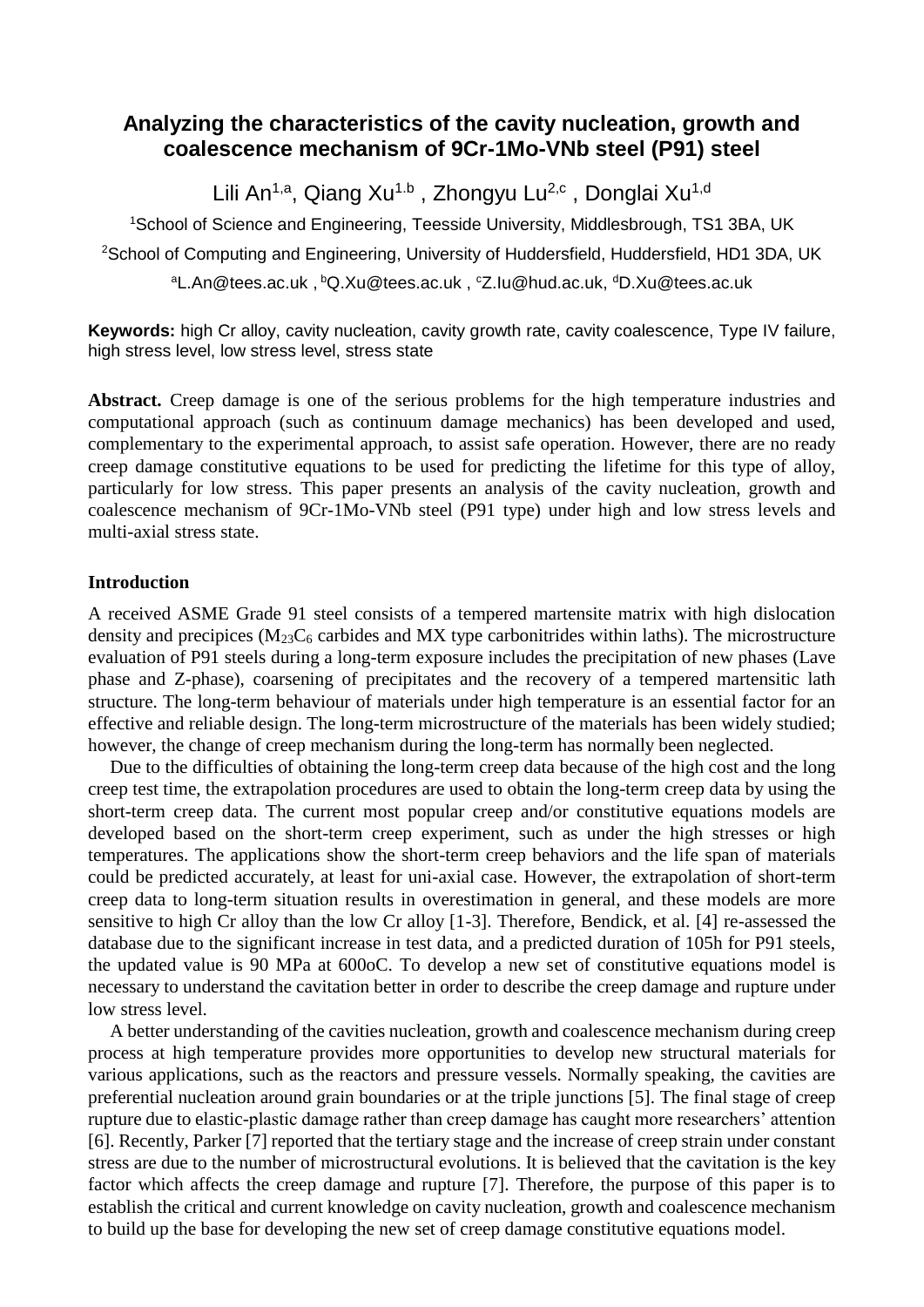#### **Nucleation and Growth of Creep Cavities for P91 Steel**

### **Stress level region**

The stress exponent n is general defined as:

$$
\ln \frac{\Delta(\ln{(\varepsilon_g)})}{\Delta(\ln(\sigma))}
$$

The variable  $\vec{\epsilon}_s$  is the steady state creep strain rate (minimum creep strain rate),  $\sigma$  is the normal stress. The regime between low stress level and high stress level is distinguished by the values of n. Moreover; the change of n value indicates a change of creep deformation mechanism. Kloc and Sklenicka [8] found  $n = 4.5$  to be the stress changing regime indictor for P91 type steel; this value is much lower than n =12 for P91 steel above 100MPa under 873K at high stress level (power-law creep regime). The steady-state creep strain rate depends on the applied stress. The higher the applied stress, the higher the creep strain rate is.

Czyrska-Filemonowicz et al. [9] reported that the value of n changes from 6-16 from low stress level to high stress level. Chen et al. [10] mentioned that the previous stress regions were defined as n  $= 1$  for the low stress level (primary creep stage),  $n = 4$  for the transition region (secondary creep stage) and n = 10 for high stress region (tertiary creep stage). Recently, with the stress exponent n (n  $\approx$ 4 or 5 for high stress region) increasing, the power law relationship between the minimum creep strain rate and stress will be suitable [11]. For ASME Grade 91 weldments, the transition stress between high stress and low stress level is about 70MPa at 625OC [12].

### **High stress level**

It is generally known that the dislocation creep deformation assisted a ductile rupture process at the high stress level. The high stress dependence of creep rupture life span and the minimum creep strain rate is considerably caused by the plastic deformation under high stress levels for high Cr steels, such as P92 and 15% Cr alloy [13]. The cavities nucleation, growth and coalescence damage mechanism has been widely applied in order to analyze the microstructure behaviors of materials. The current research shows that just a few cavities have been observed under the high stress level, even in the fractured specimens. The fraction of cavity area is less than 1% in some of the fracture specimens according to Vivier et al. [14] when tested at 500°C. The cavities nucleation mainly occurs around the grain boundaries, especially around the stress concentration area. The cavity growth is controlled by grain deformation and the coalescence of cavities. According to the doctoral thesis of Magnusson [15] the nucleation of the cavities is due to the grain boundary sliding. The rate of creep cavities nucleation and growth of 9-12% Cr steels are proportional to the minimum creep strain rate based on the classic cavity growth with continuous nucleation theory. When the10% grain boundaries are occupied by cavities, the assumed ruptures occur [15].

However, the ductile rupture is mainly owing to the necking phenomenon and the visco-plastic deformation [16-22]. Lim [23] who studied the tertiary behavior of P91 steel found that the necking with the creep softening behavior has a significant effect on the prediction of the material's lifetime. Material's necking is due to the initial lath martensite recovery during the creep process. Without taking the necking effect into account, the model Haff constitutive equations overestimated the lifetime of the P91 steel. The microstructure softening will increase the strain rate during the tertiary creep stage, and necking damage will lead to a quick drop before the ductile fractures (only at the last 10% of the tertiary of stage) [23]. Abe [24] found that the tertiary creep stage starts when the creep life time is less than 30% by analyzing creep strain data in the NIMS creep data sheet,  $450^{\circ}$ C-725 $^{\circ}$ C and  $t_r = 11.4 - 68,755$  hours.

#### **Low stress level**

By contrast, the creep deformation process is controlled by the diffusion phenomena at the low stress level. Moreover, the degradation of material P91 is because of the microstructure changes, such as the MX particles, Lave phases, M23C6 carbides [2-3,13,17]. A premature failure is observed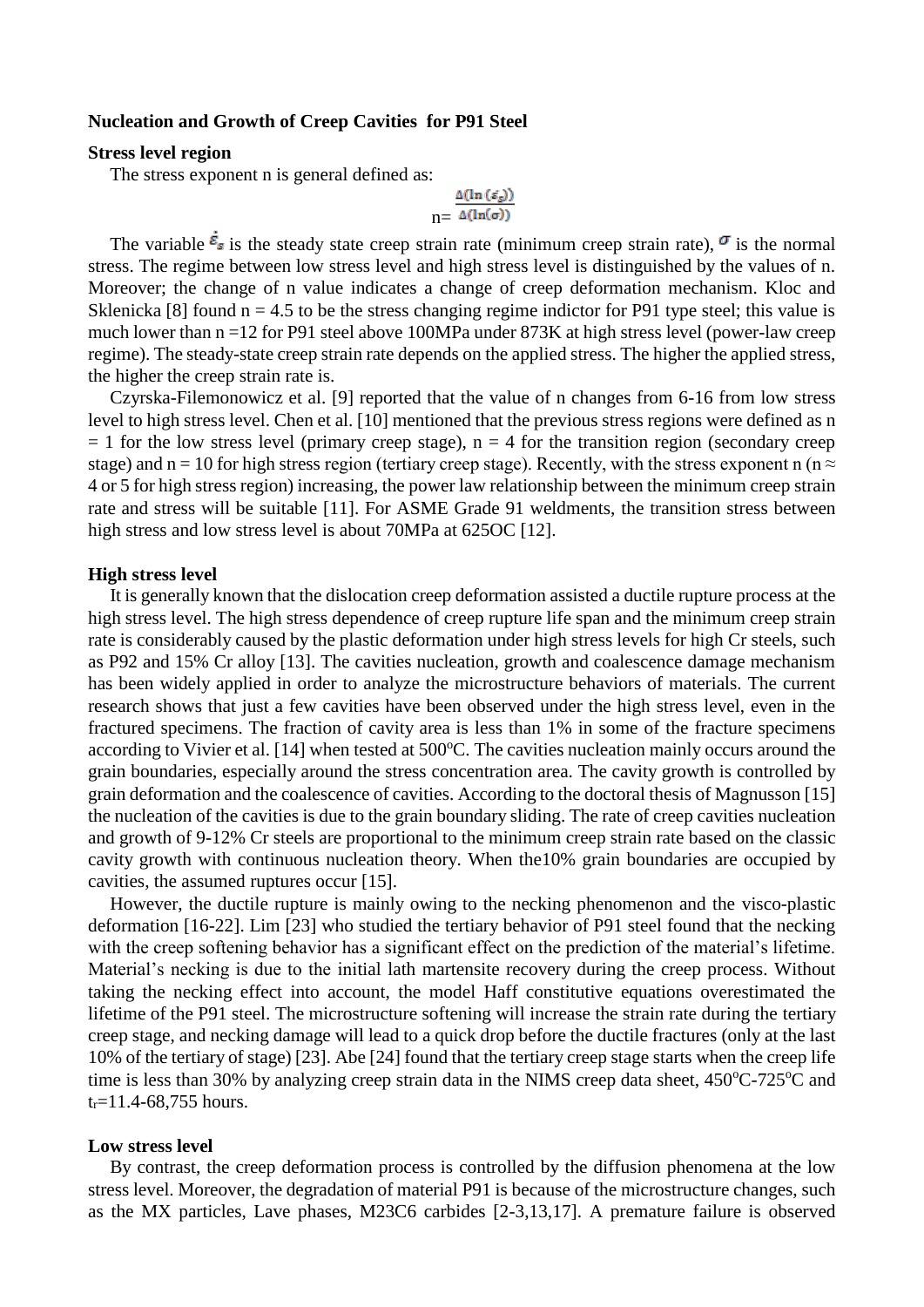during a long term creep exposure. The reason for this premature failure was identified by Kimura et al. [25] and Sawada et al. [26]. The microstructure degradation of P91 steels during creep under low stress level shows that: 1) the rupture is caused by the large number of cavities nucleation, growth and coalescence (cavities and participates coalescence) at the low stress level; 2) the cavities start nucleating around grain boundaries, and grow due to the diffusion deformation and coalescence, finally leading to a micro or macro crack [16, 27].

According to the experiment reported by Rauch et al. [17], a significant number of cavities were observed at low stress level. The density of the creep cavities increases with a decreasing creep deformation or creep rupture elongation and the decreasing creep strain [18, 28]. The nucleation of creep cavities depends on the stress level. The size of creep cavities not only depends on the preparation technique (polishing and etching), but also depends on the creep fracture deformation values at the certain stress level and the failure creep strain [18].

#### **Multi-axialilty of stress state**

#### **P91 steels**

The relative higher creep strain rate is not only because of the high stress level, but also effected by the stress state. The lifetime of P91 steel is also reduced by the high creep strain rate. The larger the creep strain rate, the shorter the life span will be [28, 29]. The number and size of cavities in 9-12% Cr steels (E911 and P91) under the multi-axial stress state increases compared with the smooth specimens. The multi-axiality of stress state will increase the creep strain rate, and the creep cavity densities; such as the quotient of multiaxiality  $q\approx 1.2$  and  $q\approx 1.0$ , the creep cavity densities are less than  $30$ mm<sup>-2</sup> and around  $40$ mm<sup>-2</sup> respectively for P91 steel at  $600^{\circ}$ C [18]. The cavities nucleation has been detected if the creep deformation is greater than 1%, and the cavity densities are less than 50mm<sup>-2</sup> up to 2%. The higher cavity densities were observed with a lower deformation and with a relatively low quotient of multi-axiality.

#### **P91 steel weldment**

Creep failure by Type IV cracking in P91 steel weldments is likely to be the main failure mechanism in high temperature for advanced power plant applications. Heat-affected zone (HAZ) is the weakest area compared with the parent material. The creep rupture time in HAZ is approximately 1/5 of the parent material. The number of creep cavities per area increases with the creep damage process and the highest density of creep cavities is located in the mid-thickness (or the center of the fine-grained heat-affected zone) region which is about 60% creep damage rather than the surface region of the fine-grained heat-affected zone [18, 30-33]. The tri-axial stress state will accelerate the creep damage evaluation in the HAZ. However, it may not affect the growth and coarsening of precipitates rates during the creep phenomena [18, 30-33].

The cavities preferentially nucleate at grain boundaries near the coarser carbides and Laves phase particles or at a triple conjunction [12]. A relatively high density of cavities in Type IV region was observed after a long-term creep exposure under  $600^{\circ}$ C at  $90$ Mpa (T<sub>r</sub>=8853 hours). The interrupted experiment result shows: 1) there is no creep voids when  $t/t_r=0.2$ ; 2) a relatively high density of cavities observed when  $t/t_r=0.7$ ; 3) the cracks are only apparent until  $t/t_r=0.9$  [34]. Ogata [35] reported that the diffusion mechanism of creep deformation controls the void growth for a 9% Cr welded specimens (HAZ region). Two interrupted specimens were  $32\%$  and  $56\%$  respectively under  $650^{\circ}$ C with an internal pressure at 21.7Mpa. The results show that a very small amount of cavities was observed during 32% creep damage, and still a small amount of cavities was observed at 56% creep damage. The creep cavities have already nucleated on grain boundaries at less than 25% creep damage [35]. Moreover, the size of cavities only slightly increased during creep as mentioned by Gaffard [36].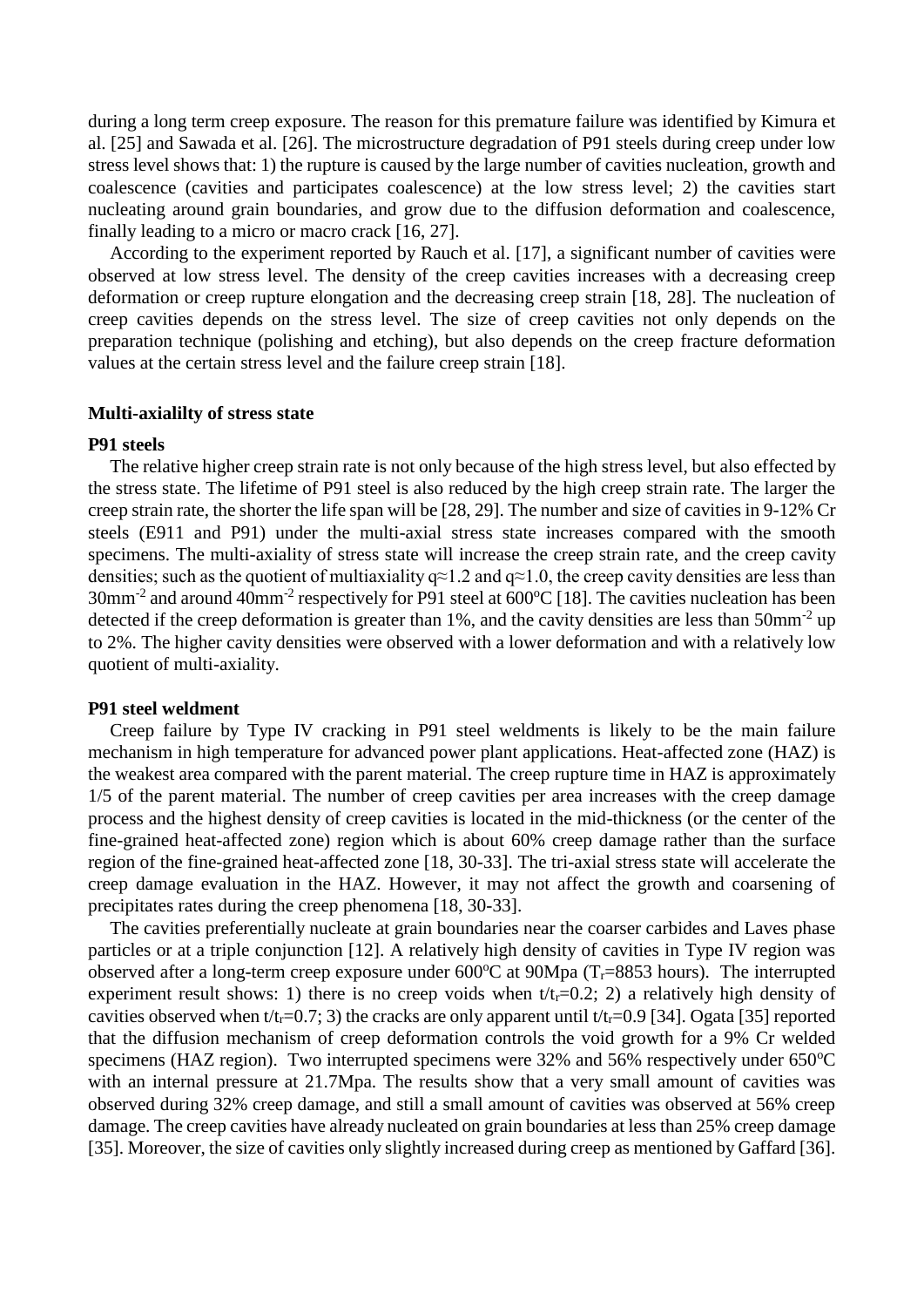## **Conclusion**

The key characteristics of the cavity nucleation, growth and coalescence phenomena has been summarized and reviewed in this paper. Under high stress level, a few cavities were observed in the current experiment data. However, under the low stress level, there is a significant difference compared with the high stress level. A large amount of cavity nucleation, growth and coalescence leads to a micro or macro cracking during the creep. In other words, the creep cavity nucleation, growth and coalescence rate decide the life span of materials. Therefore, the variables to describe this rate should be introduced by the new set of constitutive equations model. These characteristics will be considered as the mechanisms' base for the future development of creep damage constitutive equations.

## **References**

[1]W. Bendick and J. Gabrel: proceeding in "ECCC creep conference ", Edited by I.A. Shibi, S.R. Holdsworth, G. Merckling, p.406-427, ISBN 1-932078-49-5, London, (2005)

[2] C. Panait et al.: in "2nd ECCC creep damage conference", Zurich, Switzerland, (2009)

[3] C.G. Panait et al.: Materials Science and Engineering A, Vol.527 (2010), p.4062-4069

[4]W. Bendick, L Cipolla and J. Hald: International Journal of Pressure Vessels and Piping, Vol.87 (2010), p.304-309

[5]G.B. Sarma and B. Radhakrishnan: Materials science and engineering A, Vol. 494 (2008), p.92-102

[6]Y. Liu et al.: JSME International Journal Series A, Vol.41, No.1, (1998)

[7]J. Parker: International Journal of Pressure Vessels and Piping, Vol. 101 (2013), p.30-36

[8]L. Kloc, and V. Sklenicka: Materials Science and Engineering A, Vol. 387-389 (2004), p.633-638

[9]A. Czyrska-Filemonowicz et al.: Journal of Achievements in Materials and Manufacturing Engineering, Vol. 19 (2006), p.43-48

[10] Y. Chen et al.: Acta Metallurgica Since, Vol. 47 (2011), p.1372-1377

[11]J. T. Boyle: International Journal of Pressure Vessels and Piping, Vol. 88 (2011), p.473-481

[12] J. Besson et al.: Engineering Fracture Mechanics, Vol. 76 (2009), p.1460-1473

[13]K. Kimura et al.: International Journal of Pressure Vessels and Piping, Vol. 87 (2010), p.282-288

[14] F. Vivier et al.: in "17th European Conference on Fracture", Brno, Czech Repulic, (2008)

[15]T. Masse and Y. Lejeail: Nuclear Engineering and Design, Vol.248 (2012), p.220-232,

[16]C. Petry and G. Lindet: International Journal of Pressure Vessels and Piping, Vol.86 (2009), p.486-494

[17] M. Rauch et al.: 30th MPA-Seminar in conjunction with the 9th German-Japanese seminar Stuttgart, (2004)

[18]V. Gaffard, J. Besson and A.F. Gourgues-Lorenzon: Nuclear Engineering and Design, Vol.235 (2005), p.2547-2562

[19]V. Gaffard, J. Besson and A.F. Gourgues-Lorenzon: Ecole des Mines de Paris, Centre des Materiaux, UMR CNRS 7633, BP 87 91003 Evry Cedex France